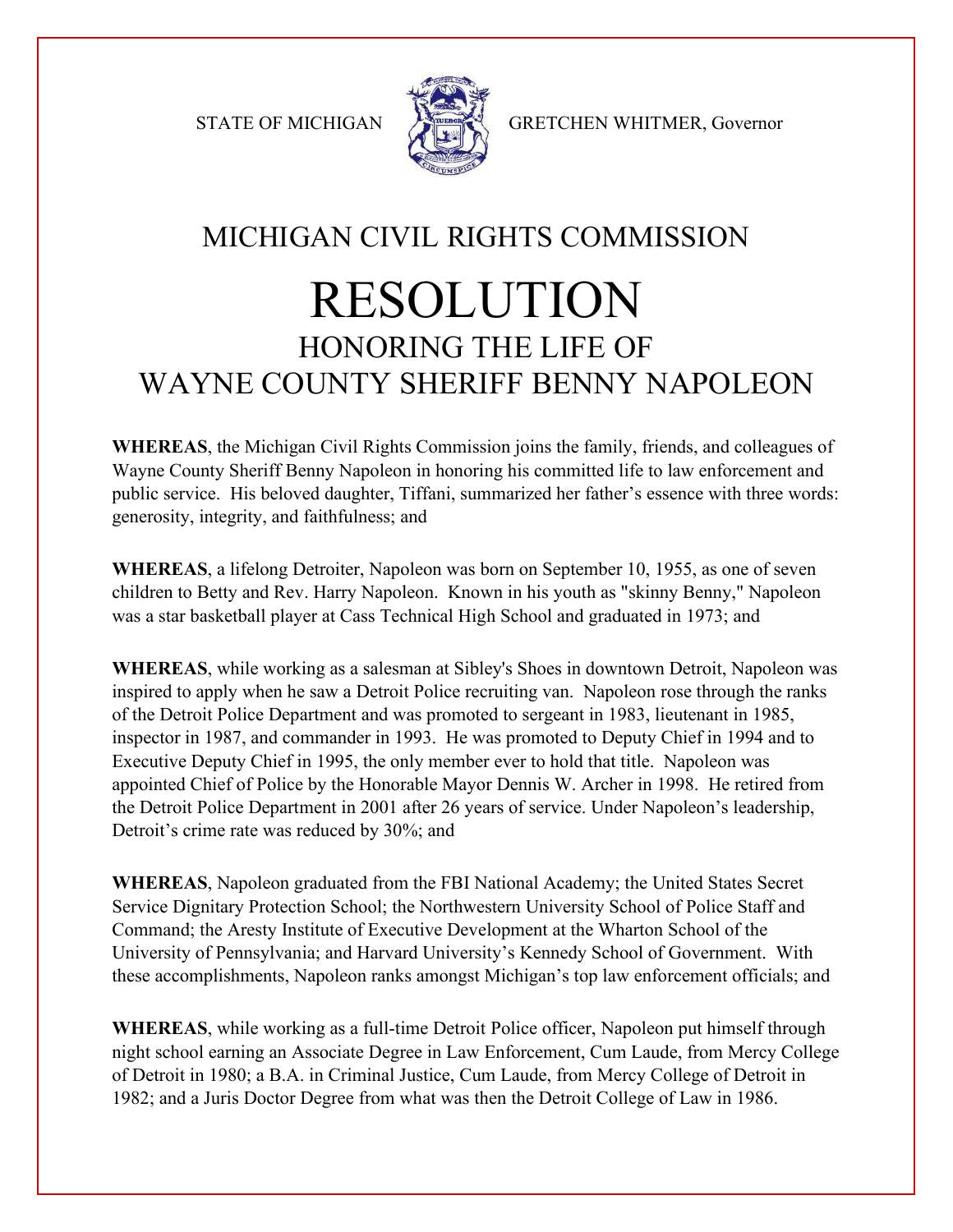Additionally, Napoleon was appointed to the Michigan Civil Rights Commission in 1984, at the age of 29. He served on the Commission until 1991 and during his tenure was elected chair of the Commission for three consecutive terms; and

**WHEREAS**, in 2004, Napoleon was named Assistant Wayne County Executive, appointed to fill a vacancy as Wayne County Sheriff in June 2009, and then won his first election in a landslide victory. He was re-elected to four-year terms in subsequent years, and earned 74% of the vote for his last term. Just before the beginning of his 2021, Napoleon lost his courageous battle with COVID-19 on December 17, 2020. Upon his passing, numerous elected officials and others bestowed well-deserved platitudes upon his memory; and

**WHEREAS**, Governor Gretchen Whitmer cited Napoleon's ". . .quick laugh, eager partnership, and candid counsel" while describing how "Sheriff Napoleon's love for the people he served was returned many times over." Lt. Governor Garlin Gilchrist II, remembers Napoleon as ". . .a pillar in the community—a model public servant who led by example through conscientious words and selfless service;" and

**WHEREAS**, Detroit Mayor Mike Duggan said that he ". . .cannot think of a leader in this town who has been more loved and admired than Benny. He was born in the city, served our community courageously his entire adult life, and loved Detroit as much as anyone I've ever known." Reverend Wendell Anthony, President of the Detroit Branch of the NAACP, reminded us that "Napoleon . . . was not just a sheriff, he was a watchman who loved and protected this community . . . He was a selfless warrior for peace through justice;" and

**WHEREAS**, James E. White, Executive Director of the Michigan Department of Civil Rights and who previously served as Assistant Chief of the Detroit Police Department, described Napoleon as ". . .the kind of leader who paved the way for others to follow," calling Napoleon a personal mentor ". . . who was always about his people – his people on the force and his people in the community;" and

**WHEREAS**, current Michigan Civil Rights Commission Chair Stacie Clayton, who also had the personal privilege of working with Napoleon in the Archer Administration, called him "a favorite son of Detroit who dedicated his adult life to unwavering service to its people," explaining that "Benny Napoleon's public service went beyond law enforcement. His legacy of fairness and civility continues with the Commission today;" and

**THEREFORE**, be it resolved, that the Michigan Civil Rights Commission commemorates Sheriff Benny Napoleon and recognizes him as a champion of the community, a devoted public servant, role model, mentor, family man, and friend. We join Benny Napoleon's loving daughter, grandson, mother, siblings, other relatives, colleagues, and constituents in honoring the legacy of a life well-lived; and